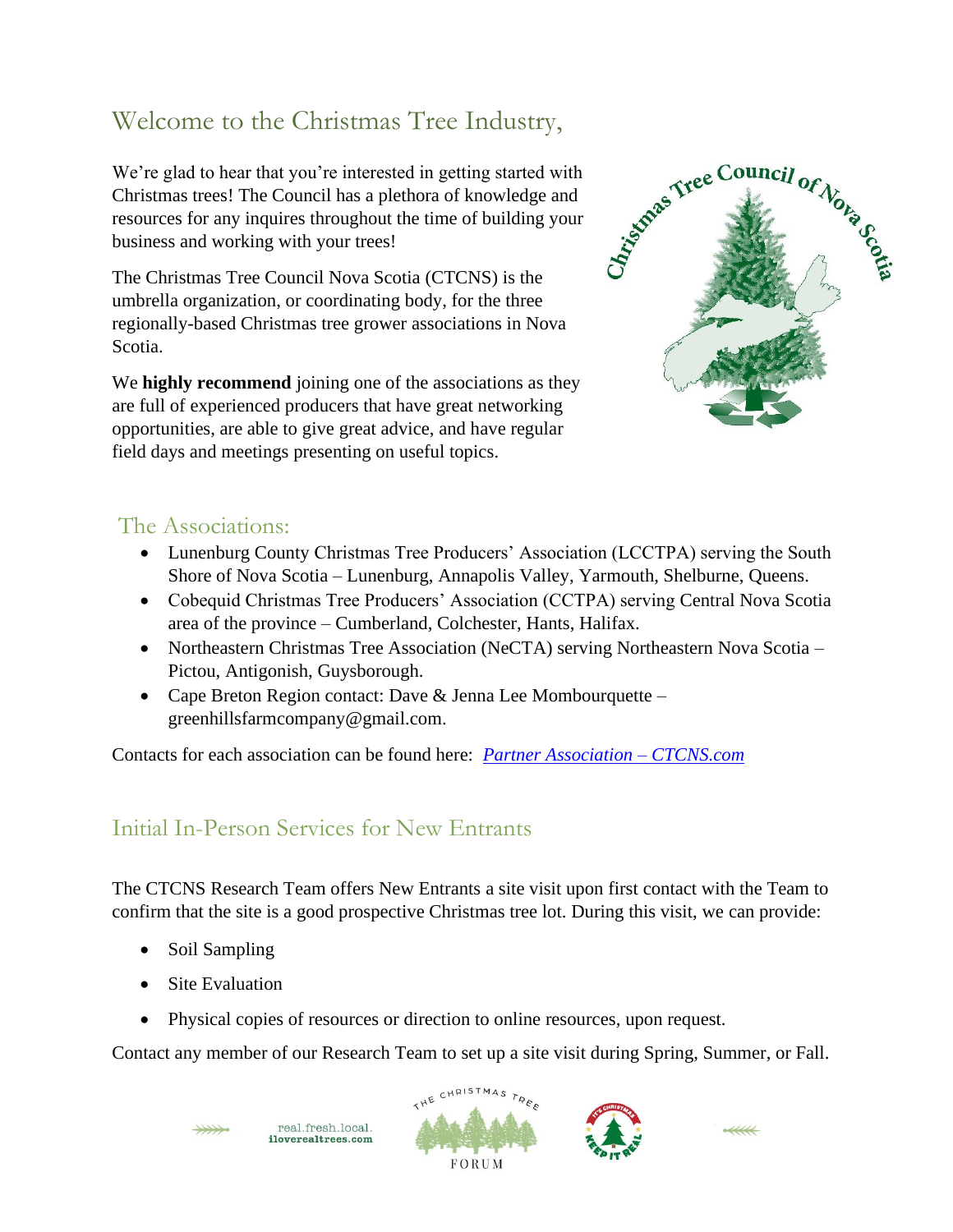## Initial Online Services for Any Christmas Tree Producer of Any Expertise.

There is a huge range of CTCNS/producer aid material to view. It all comes in various forms and there are continually new developing materials every month released on our website, emailed, or mailed out. Resources on specific topics can be requested at anytime.

- **Nova Scotia Christmas Tree Journal** A quarterly journal with articles from the community. Printed journals are included with association membership. See <https://ctcns.com/association/journal/>
- **2021 Atlantic Canada Christmas Tree Growers' Manual, Third Edition** Available for free for association members and for purchase (\$50+hst). A 2021 'how to grow Christmas trees in NS' development in collaboration with Dept. of Ag, Dalhousie, Nova Scotian Producers, and more.
- **New Entrant Kit** Our website full of resources about business, production, best management practices, research, collaboration, safety, personal development, and much more. <https://ctcns.com/association/new-entrants-kit/>
- **Christmas Tree Forum** CTCNS developed an online conference platform known as the Christmas Tree Forum (Previously known as the Balsam Fir Forum). The platform has speaker sessions from the industry's top technical specialists around the world and covers every aspect of the industry.<https://www.christmastreeforum.com/>
- **Certificate in/Introduction to Christmas Tree Grading Course** This course is designed to provide an overview of the United States Christmas Tree Grading System, encouraging a standardized grade across Christmas Tree Farms. Hosted online and inperson (upon request), growers that completed the exam portion of the course received a Certificate from CTCNS. For more information or to register, reach out to [info@ctcns.com.](mailto:info@ctcns.com)
- **2021 Lunchbreak Series w/ Christmas Tree Council -** Topics include Mental Health, Weed Identification, Herbicide Recommendations, Soil Survey Summary, Safe Loading Practices, Marketing, Starting Small Scale Seedling Nurseries, and more. Sessions are available on [media.ctcns.com,](https://media.ctcns.com/) [CTCNS YouTube,](https://www.youtube.com/channel/UC-aVbmRhEVXJvPV7y--b54A/featured) [Real Trees, Real Talk podcast](https://open.spotify.com/show/5aGJNzMPk6Ega6kEOEpmWN?si=6f1839ad8b39461a) on your favourite streaming platform.







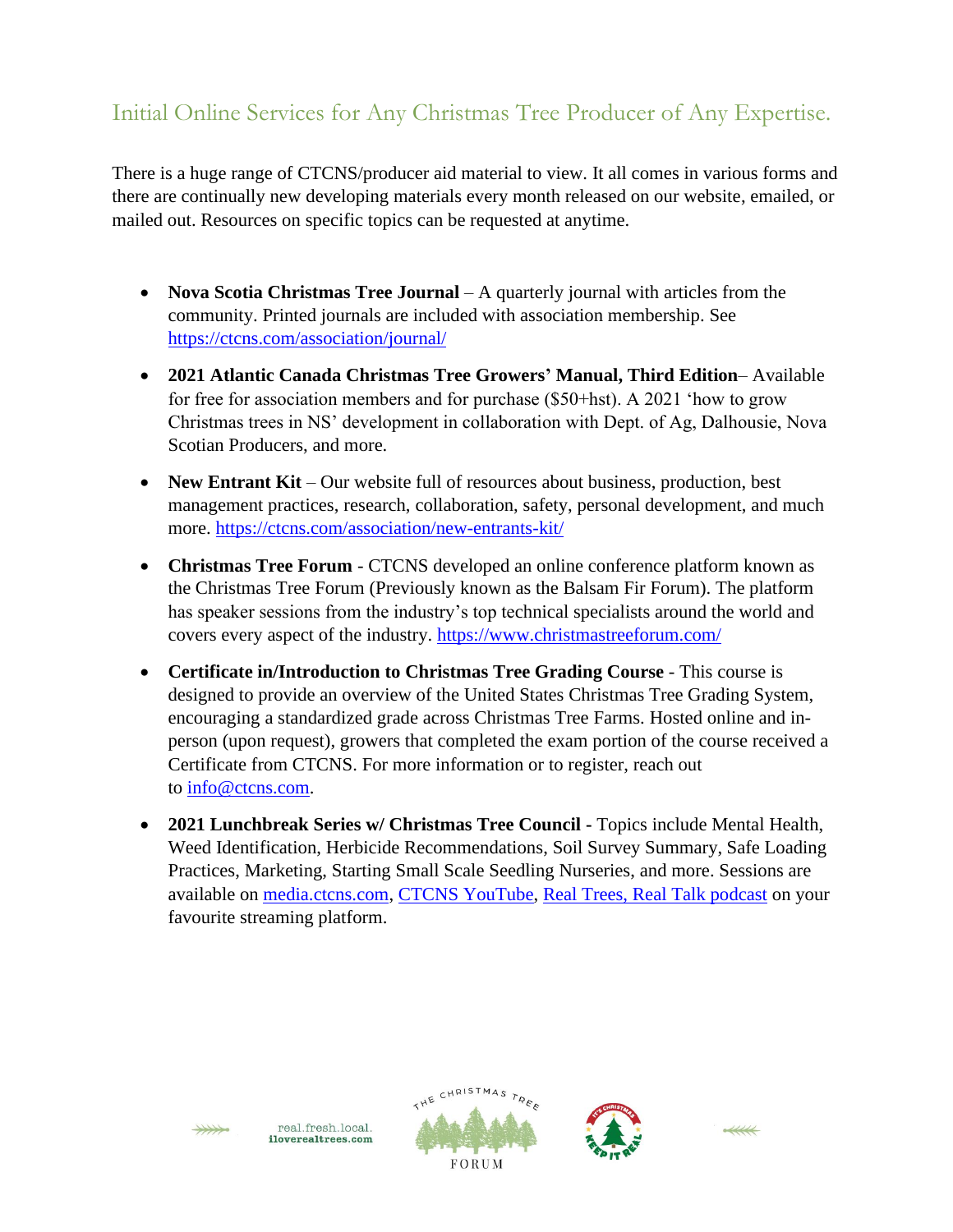#### Our Platforms

We have many other platforms, social media, and websites as well. All are full of resources, media, and general knowledge about the Christmas Tree industry in Nova Scotia.

- **[ctcns.com](https://ctcns.com/)** Resources for Growers. Factsheets, research articles, links to other useful webpages, Management Resources, New Entrant Kit, wholesale directory, buy & sell page, smarttree.ctcns.com, brand & sales support, etc.
- **[iloverealtrees.com](https://iloverealtrees.com/)** Resources for the public on where they can find a real Christmas tree, news and events, u-cut directory, contests, and photo gallery.
- **[christmastreeforum.com](https://www.christmastreeforum.com/)** Education about industry topics from professionals across the globe. Topics include Taking Care of Business, Fertility, Integrated pest Management, Succession Planning, and much more! This platform hosts the Certificate in Christmas Tree Grading course.
- **[media.ctcns.com](https://media.ctcns.com/) -** The CTCNS Media page hosts all the CTCNS media in one spot! The Lunchbreak Series, Real Trees, Real Talk Podcast, Industry Research Videos, a huge gallery of photos, a meet the team page, and all the ongoing projects can be found here!
- **[novascotiabalsamfir.com](https://novascotiabalsamfir.com/)** Nova Scotia Balsam Fir Promotional Campaign Website The World's Most Treasured Christmas Tree
- **Facebook** Christmas Tree Council of Nova Scotia
- **Instagram - @**christmastreecouncilnovascotia
- **Twitter -** @iloverealtrees
- **LinkedIn -** Christmas Tree Council of Nova Scotia
- **YouTube –** Christmas Tree Council NS
- **Spotify**  Real Trees, Real Talk Why Nova Scotia Loves Real Christmas Trees







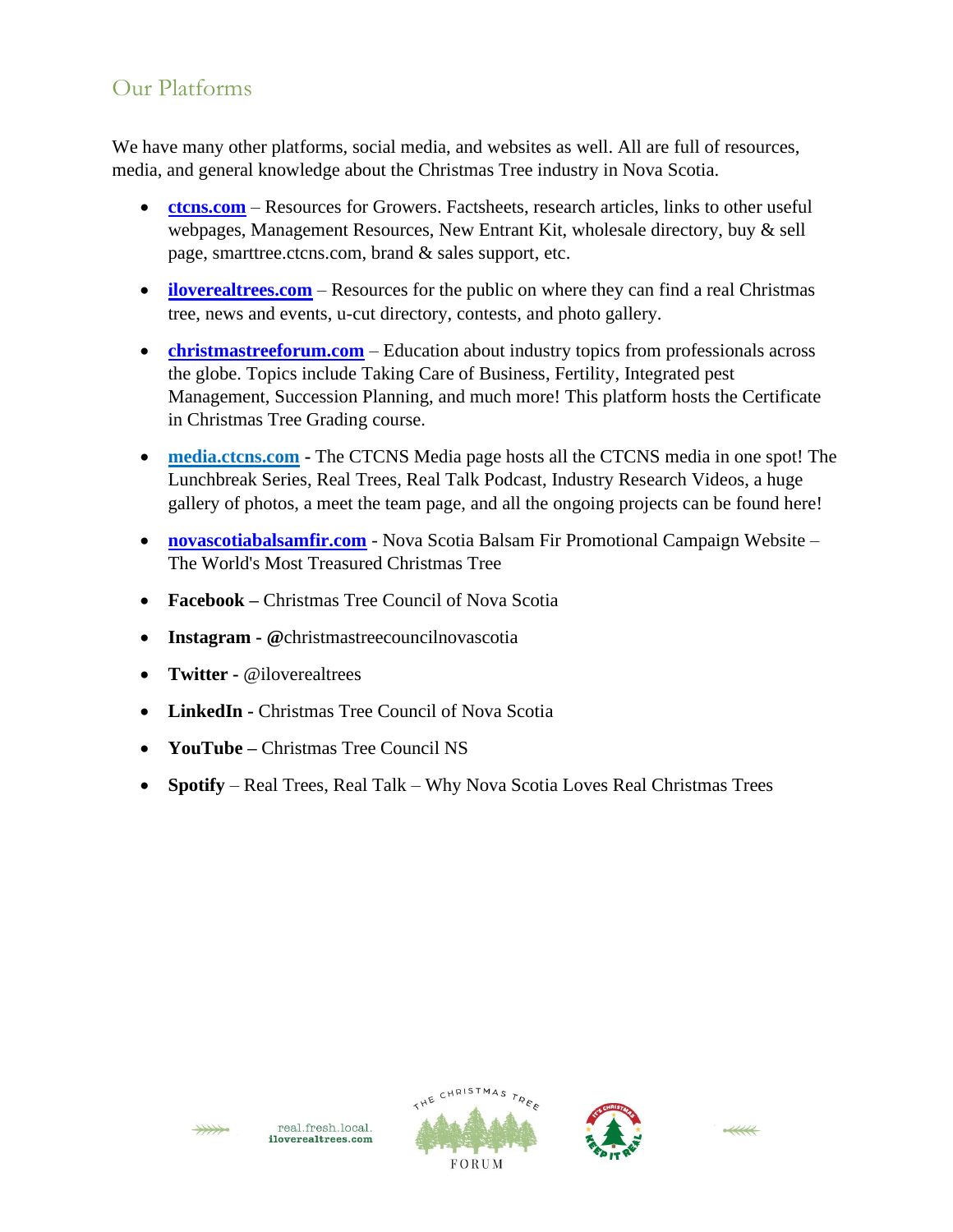### Literature

There are a couple of starter books that we recommend. Links for purchase are below in case you're interested. Keep in mind these will be heavily based on production in the US but they do have very good sections on getting started and business planning.

- **Growing Christmas Trees – [Select the Right Species, Raise the Best Trees, Market](https://books.google.ca/books?id=CbXIAwAAQBAJ&printsec=frontcover&dq=book+growing+christmas+trees+patrick+white+and+lewis+hill&hl=en&sa=X&ved=0ahUKEwiFmd3vzZnmAhWKMd8KHWSnBFMQ6AEIKTAA#v=onepage&q=book%20growing%20christmas%20trees%20patrick%20white%20and%20lewis%20hill&f=false)  [for the Holidays, Patrick White and Lewis Hill](https://books.google.ca/books?id=CbXIAwAAQBAJ&printsec=frontcover&dq=book+growing+christmas+trees+patrick+white+and+lewis+hill&hl=en&sa=X&ved=0ahUKEwiFmd3vzZnmAhWKMd8KHWSnBFMQ6AEIKTAA#v=onepage&q=book%20growing%20christmas%20trees%20patrick%20white%20and%20lewis%20hill&f=false)**
- **[Christmas Trees for Pleasure and Profit, Fourth Edition, Robert D. Wray](https://books.google.ca/books?id=rBbZtqi6RaEC&printsec=frontcover&dq=christmas+trees+for+pleasure+and+profit+chapman+wray&hl=en&sa=X&ved=0ahUKEwiR7JKGzpnmAhUrxVkKHTcOCq4Q6AEIKTAA#v=onepage&q&f=false)**

# Preliminary Land Characteristics

If you're currently looking for land or have land, here are a few tips on site selection for Balsam Fir or Christmas tree lot, which you can find more information on in a Lunchbreak session.

- Avoid frost pockets. These are usually in low-lying locations with tall or thick stands on their lower sides.
- Aim for a flat site. It's easier to manage and harvest trees when they aren't on heavy slopes.
- Try to get eastern or northern exposure. Trees on south-facing slopes are prone to frost damage and western slopes are prone to wind damage.
- Look for a site with good drainage. Conifers are resilient but they don't like to have wet feet. You'll have far more success if your site is well-drained.
- You want deep, moist soils with high organic matter content; they'll hold the moisture and nutrients better. Avoid heavy clay soils.

## More Benefits of a CTCNS Membership

- Marks Discount Cards
- Cambridge Suites Hotel (Halifax)
- Nova Scotia Christmas Tree Journal